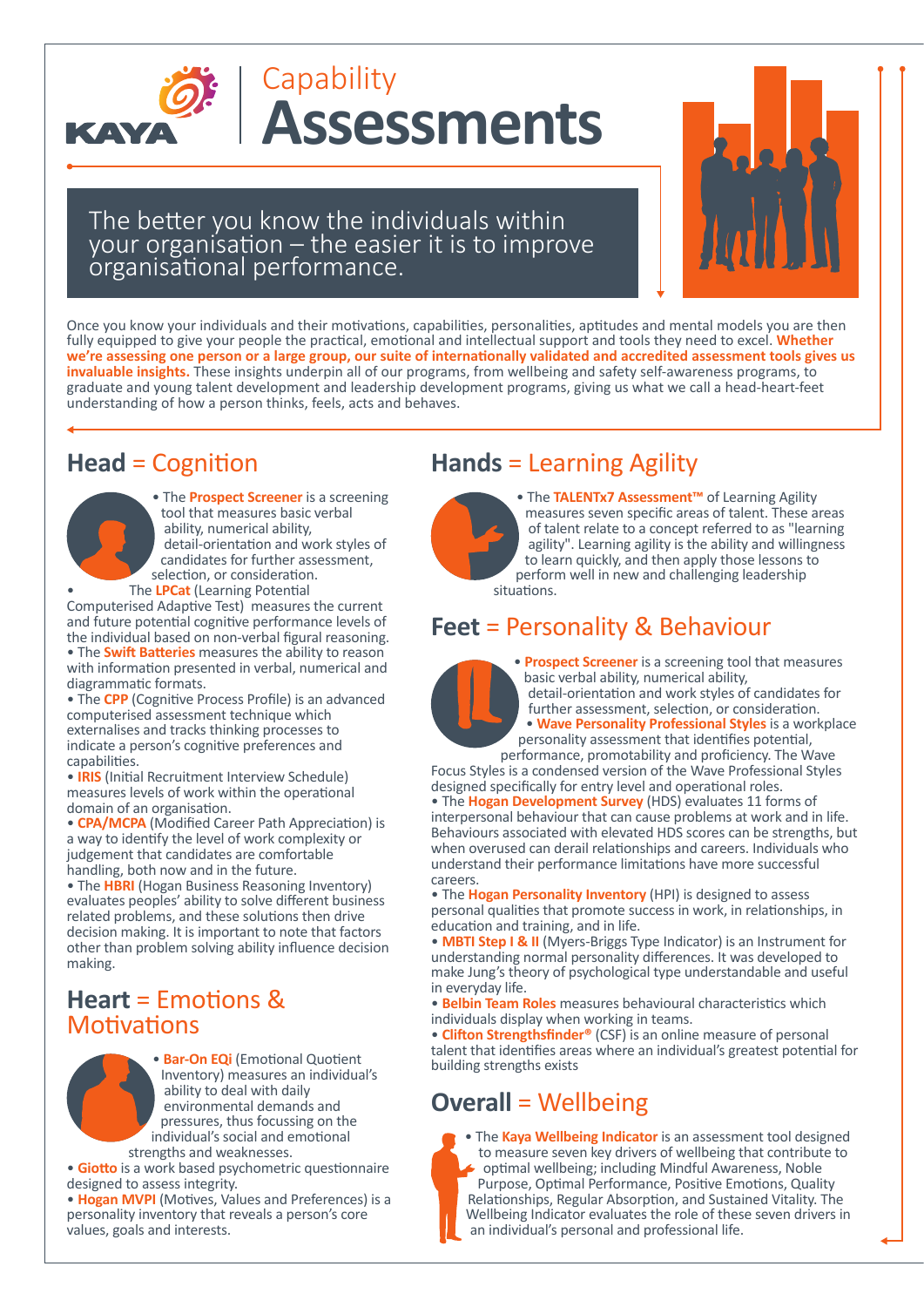learning agility A recent survey found with the state of the state with with was the most used criterion to

measure leadership potential,



of the respondents citing it

*(De Meuse, 2017)* De Meuse, 2017)

Scientific evidence reveals that **learning agility**<br>is highly related to both

**leader performance (ṝ = 0.47)**

## **& leader poten�al (ṝ = 0.48)**

*(De Meuse, 2017)*



A poll of senior human resource executives estimated the cost of derailment to be between \$750,000 and \$1,500,000 per

senior manager  *(DeVries & Kaiser, 2003)*

### Cogni�ve ability does not appear to be linked to academic

once students have met the entrance requirements. Personality and emotional intelligence factors may provide some buffering for students when faced with academic and situational hardships. *(https://jvrafricagroup.co.za/university-succes s-infographic)*

# Emotional intelligence

as observed by peers significantly predicted engineer effectiveness<br>(ΔR2=0.313), while general<br>mental ability (g) and personality did not

*(Boyatzis, Rochford & Cavanagh, 2017)*

## **Emotional intelligence** boosts subjective wellbeing



Results demonstrated that greater trait EI (Emotional Intelligence) was significantly associated with higher levels of savouring and lower levels of dampening, which, in turn, predicted higher levels of life satisfaction and subjective wellbeing

*(Szczygiel & Mikolajczak, 2017)*

### Personality & Work Engagement

Our study findings suggest that extraverted\*, agreeable\* and particularly conscientious\* supervisors are more likely to be engaged with their teacher work, and their high levels of teacher work engagement ultimately made them better teachers in the eyes of residents

*(Scheepers, Arah, Heineman & Lombarts, 2016) \*Personality traits*